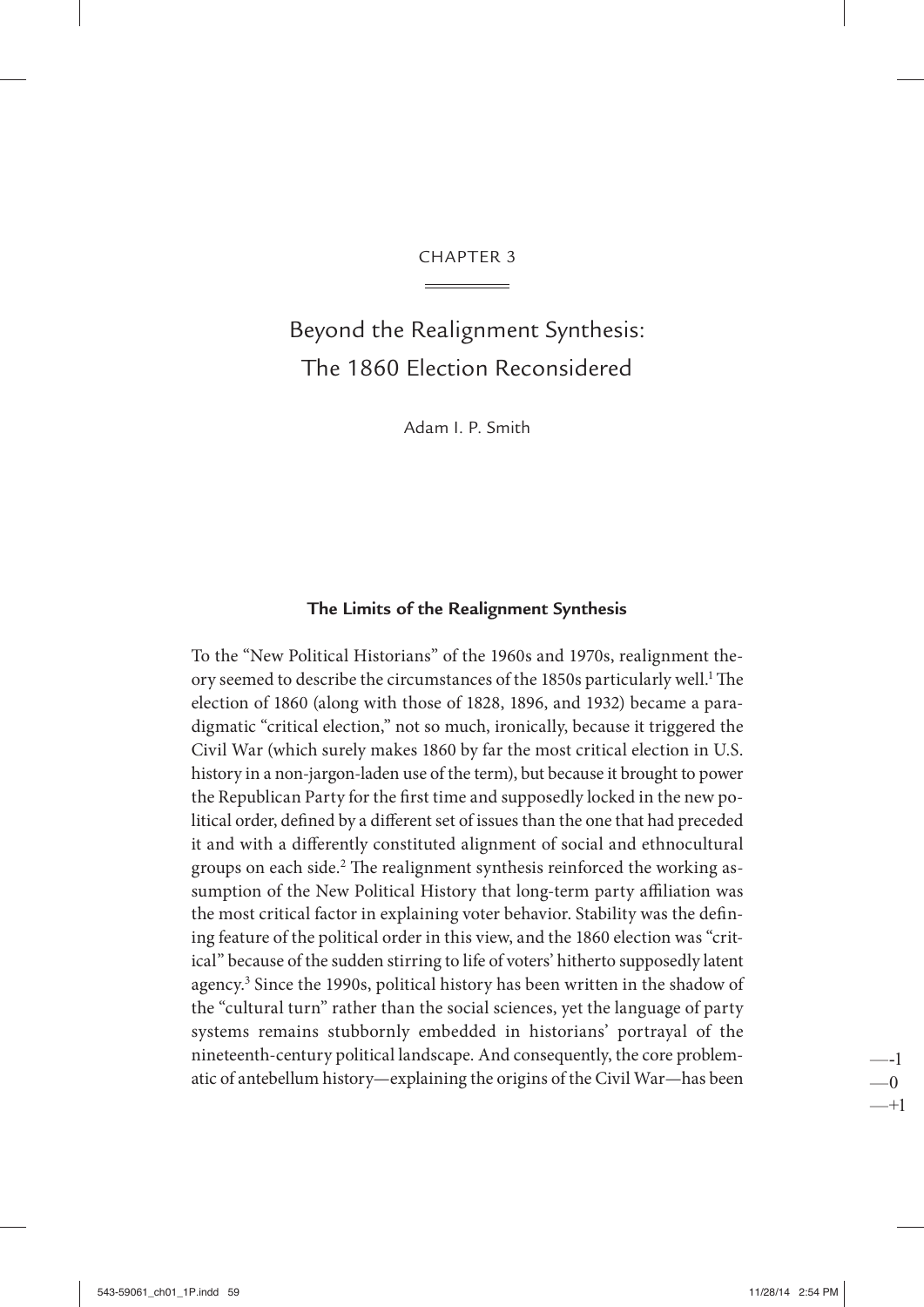dominated for nearly half a century by the concept of the breakup of the "second party system."

There is now considerable evidence to show that electoral change in American history was more gradual and convoluted than the punctuated equilibrium model suggests, and that shifts in the fortunes of different political parties were to do with contingency and strategy as least as much as with structural changes in the economy. At the same time, rational choice theoretic models influenced some scholars to challenge the passive conception of voters implied by the realignment model.<sup>4</sup> In "the real world," David R. Mayhew observes (correctly, in my view), voters must make judgments not just during a periodic realignment but "all the time."5 Although, according to the realignment model, 1860 was the decisive watershed between two stable phases of fixed partisan loyalties, it would be more accurate to see it as one in a sequence of elections through the 1850s and 1860s in which party identities and voter loyalties were malleable. Even the founding father of the realignment synthesis, Walter Dean Burnham, acknowledged that the second party system's "dramatic collapse" after 1854 "disclosed its essential fragility." $\rm ^6$  This is an understatement; the competition between Whigs and Democrats was not only fragile; it was also fleeting. If the second party system only coalesced in 1840, by 1848 it was already fragmenting.<sup>7</sup>

Most of Michael F. Holt's work on mid- nineteenth- century politics has been influenced by the presumption that voters' loyalties were not fixed, and that party identities were fluid.<sup>8</sup> And from a different angle, Glenn C. Altschuler and Stuart M. Blumin suggested provocatively that there was little more to voter engagement than the prospect of free beer and a hog roast: mobilization strategies were all.<sup>9</sup> Yet, on the whole, historical scholarship on the politics of the 1850s, and on the 1860 election in particular, has not yet taken account of the devastating critiques of realignment theory mounted by political scientists.<sup>10</sup> The purpose of this chapter is to consider whether, in the light of the theoretic disarray left by the assaults on the realignment synthesis, it is possible to make sense of this election and assess its significance within a larger framework.

## **Contingency**

Elections are a challenging subject for scholars with a systematizing bent because it is hard to explain outcomes without taking into account contin-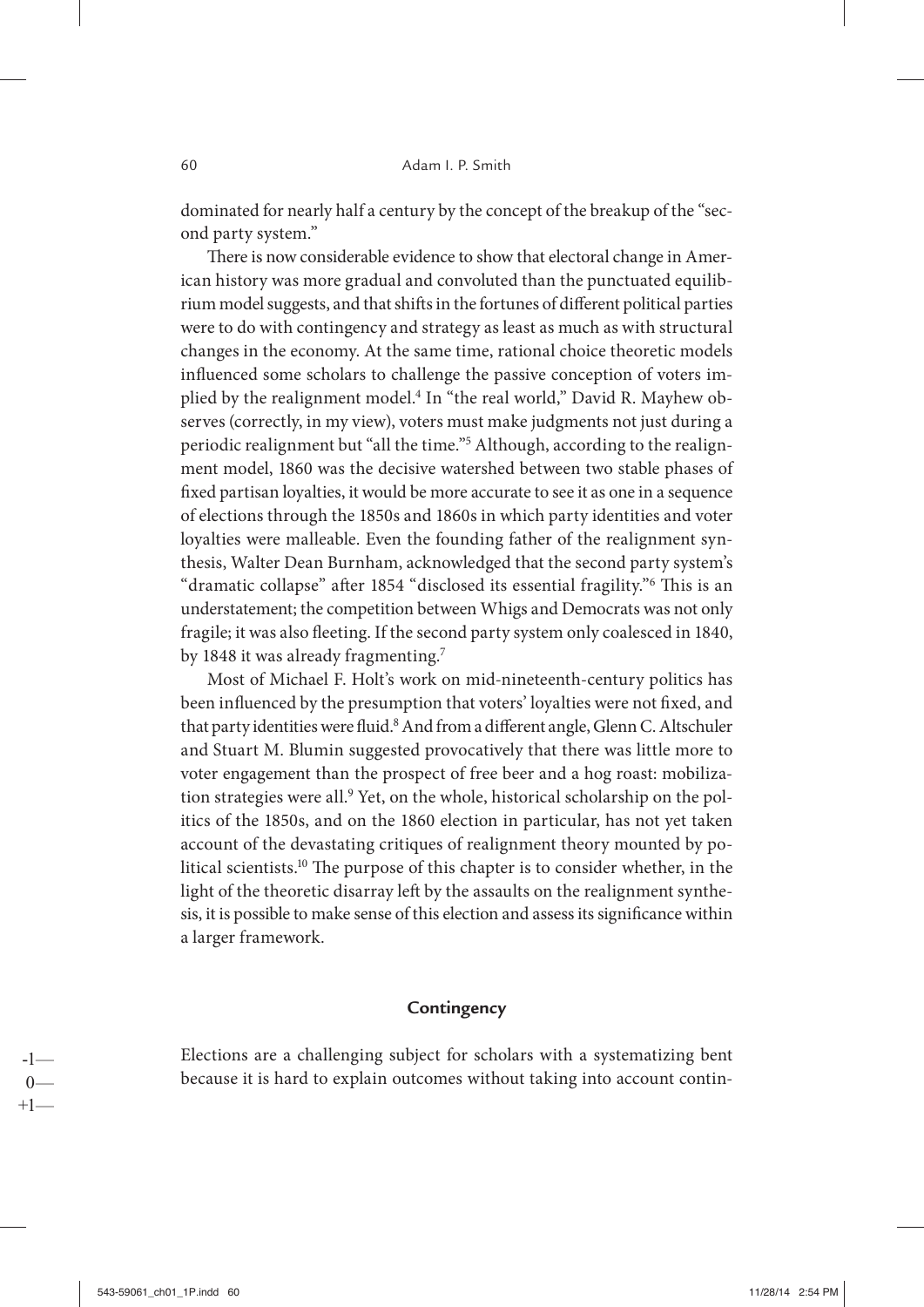gent factors that can only be explained in narrative form. At first glance, the 1860 election may appear an exception to that rule: Abraham Lincoln's victory in the Electoral College was comfortable and was widely predicted several months in advance. "I hesitate to say it," wrote the ever- cautious Lincoln in August 1860, "but it really appears now, as if the success of the Republican ticket is inevitable."<sup>11</sup> This uncharacteristic sanguinity on Lincoln's part proved well founded, as it turned out, but it was the product of a series of events that in themselves need an explanation. Most important was the sectional split in the Democratic Party. The decision of the southern wing of the party not to support Stephen A. Douglas— the man who, back in the spring, was the favorite to win the election— meant that the 1860 contest became, in practice, two parallel elections: one between Lincoln and Douglas in the North, and one in the South between the candidate of the southern Democrats, John C. Breckinridge, and John Bell, who ran as a Constitutional Unionist.<sup>12</sup> Only one of these candidates—Lincoln—had any realistic prospect of winning a majority in the Electoral College. The refusal of southern Democrats to back Douglas made it almost impossible for him to win outright, given the strength of the Republicans in so much of the North. Breckinridge, the strongest supporter of the extension of slavery, could not hope to be a serious contender in the free states— and even if he won every slave state, that would still be insufficient. Some of Bell's more optimistic supporters dreamed of a national reaction against pro- and antislavery "extremism" which might sweep the old southern Whigs to power, but, realistically, with Douglas and Lincoln fighting to position themselves as the best defenders of the rights of free laborers in the North, and Bell's campaign lacking any clear statement on what to do about the slavery controversy, he was left, in the main, with the support only of southern moderates who could not stomach Breckinridge. Given this electoral reality, the other campaigns seem to have been focused on preventing Lincoln getting a majority rather than on building one for their man. Even Douglas campaign newspapers devoted lots of space to electoral analysis "proving" that Lincoln could not amass enough votes to win, rather than to arguing that the "Little Giant" would do so.<sup>13</sup> Although Douglas initially had hopes of winning New York, most political observers expected Lincoln to pick up the states Fremont had won in 1856 (plus Minnesota, which had recently been admitted and was, as Lincoln put it, "as sure as such a thing can be"<sup>14</sup>). The only question, then, was whether he would win sufficient numbers of Electoral College votes elsewhere.

—-1  $\overline{\phantom{0}}$  $-+1$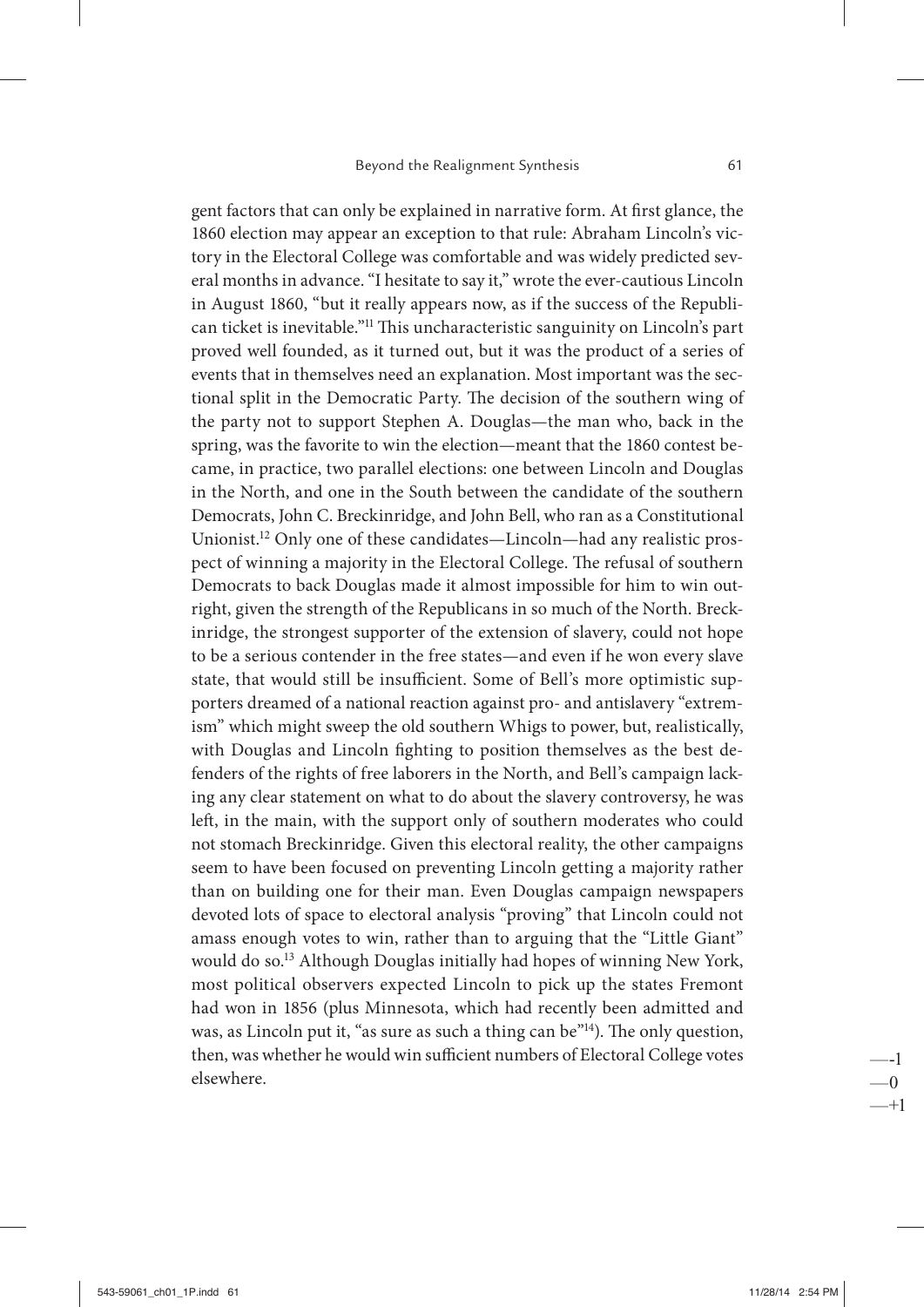If Lincoln had lost in the Far West (very possible), had failed to win any electoral votes in New Jersey (very possible), and narrowly lost instead of narrowly won Indiana and Illinois (entirely plausible), he would not have had the 152 votes needed to win in the Electoral College. And had Lincoln failed to carry Pennsylvania (which he did handily in the end, but which was by no means certain), his chances of winning would have been very slim. Maybe a less appealing Republican candidate— one perceived as being more radical, like William H. Seward— and a more northern- friendly Constitutional Unionist might have limited the very large number of northern voters who had supported Millard Fillmore in 1856 from moving into Lincoln's column.15 In 1860 a different cast of characters may have influenced those crucial voters in Indiana, Illinois, and Pennsylvania who, in effect, put Lincoln in the White House. Candidates matter, as politicos at the time were very aware. Even given where things stood in August, Lincoln's confidence in his likely election might plausibly have been shaken if attempts to form anti- Republican "fusion" tickets had been more successful. Where there were fusion slates, voters often did not cooperate and split their tickets. This was one reason why Lincoln won some of the electoral votes in New Jersey that may otherwise have gone to Douglas. Had Lincoln fallen short, and the election been thrown into the House, it seems likely the Republican would have been blocked: Democrats controlled eighteen state delegations against the Republicans' fifteen in the Thirty-Sixth Congress.

And might the election have turned out differently had particular events not occurred? John Brown's dramatic attempt to incite a slave insurrection at Harpers Ferry, Virginia, in 1859, to take the most important example, shaped the contours of the election campaign profoundly. Democrats tried to tar the Republican Party with having fostered John Brown's extremism. The *Democratic Review* charged that William H. Seward's "Irrepressible Conflict" speech had "anticipate[d] the riot at Harper's Ferry as inevitably as night follows day." Lincoln too, with his "House Divided" speech, had launched a "war to the knife against Southern institutions."<sup>16</sup> Republicans responded that, on the contrary, Brown's violence was an outgrowth of the lawlessness, vigilantism, and "filibustering" of proslavery forces in Kansas and therefore a direct result of Douglas's "popular sovereignty" doctrine.<sup>17</sup> Furthermore, some of them welcomed Brown's execution on the grounds that it was a warning to disunionists of the consequences of treason. For southerners, both Bell and Breckinridge supporters alike, Brown's raid was the ultimate evidence of the threat they faced from northern abolitionists. The prominence of the issue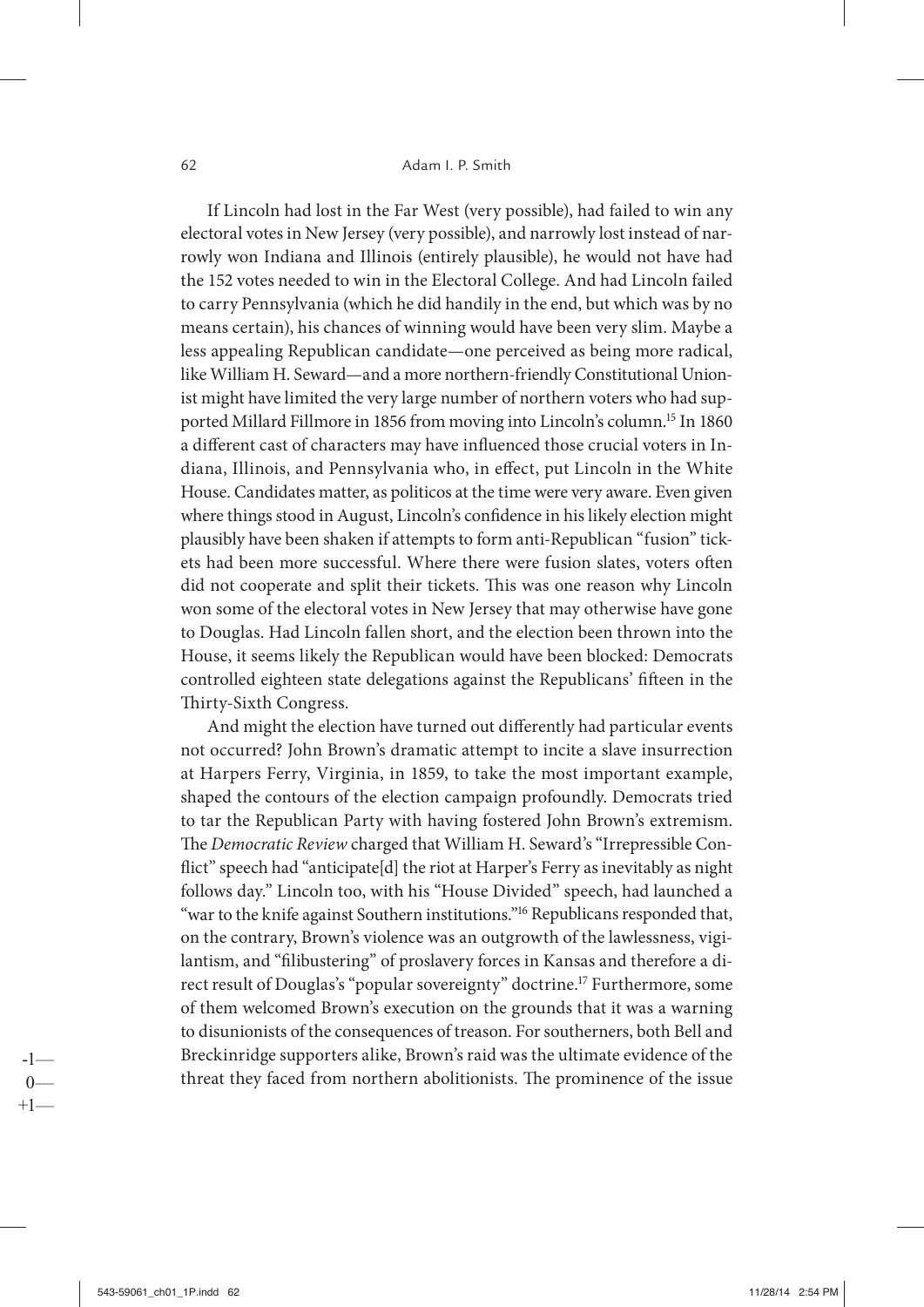in the campaign in both sections is a reminder of how the presentation and re- presentation of dramatic and essentially "random" news stories can be powerful elements in political discourse at a given moment. Had the raid not happened, the election would have been a different event.

Musings about alternative possibilities could be expanded almost ad infinitum, but where do they leave us? Was politics no more than a series of contingent events, with the agency of political actors generating constant flux? The specificity of the sequence of events that elections represent means that it is essential for them to be properly historicized; no determinative model can do full justice to electoral outcomes. Nevertheless, we can do more than simply tell the story. The significance of the 1860 election is not what the proponents of the realignment synthesis claimed. Although, for a while, the Republican Party did achieve a majority status, this was a product of war and Reconstruction and of postelection contingent events. On its own terms, what is striking about the 1860 contest is the similarity of the Republicans and Douglas Democrats in the North, and of the Bell and Breckinridge campaigns in the South. Rather than being the inauguration of a new political order, the 1860 election in fact exemplified some key characteristics of mid- nineteenth- century politics that are not captured by the realignment synthesis. These were (1) a *political culture* framed by republican ideological assumptions about the nature of power and liberty; (2) *electoral behavior* in which there were underlying continuities in the orientation of regions and social groups toward particular policies and political styles, yet in which voters were actively engaged in making choices, often *retrospective judgments* on perceived political performance; and (3) *campaign strategies* in which "valence" issues were more important than "positional" issues, in which political elites' responses to events were crucial, and which can be usefully imagined as a contest among competing *narratives*. I will take each of these characteristics of the election in turn.

## **Political Culture**

Politics in this era, despite (or perhaps because of) wrenching social transformations, was characterized by continuity in the underlying assumptions made about the nature of power and politics. A republican frame— fear of subversion and conspiracy; a concern with protecting liberty from monopoly and tyranny with manhood and honor—underlay most political choices.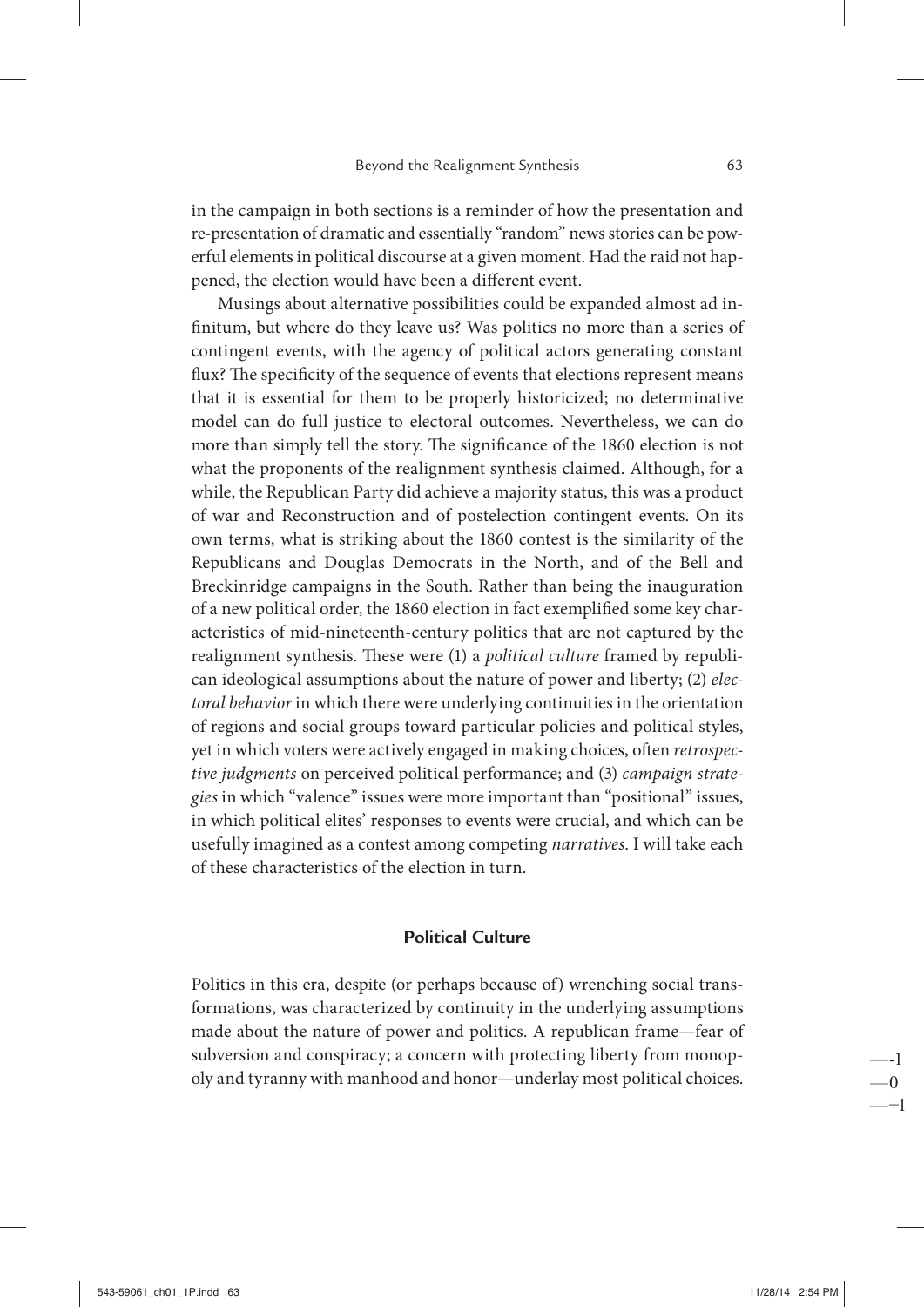And so too did preoccupations with the nation and with the threat from radical anticapitalist ideologies that testify to the embeddedness of the mid-nineteenth-century United States in a transatlantic political world. The continuing importance of republicanism in political culture ensured that Civil War Americans were quick to scent abuses of power, to worry about conspiracies to undermine the liberties of the people, to fear the corrupting effects of partisanship, and to condemn a love of luxury or pretentious airs as evidence of a lack of republican virtue in leaders.

Officeholders always faced insurgency from those who could successfully pose as "outs," representing the people against the wire pullers of corrupt parties. Republican electoral advances 1858–60 were due to their ability to pose as the antiestablishment insurgents as well as to their antislavery message. Like the Know- Nothing organizations that swept to dramatic victories in state elections in 1854 and 1855, Republicans claimed that their candidates were "fresh from the loins of the people." Republican campaign songs included the "Anti-party Glee," which contained the line

I vote no longer for a name / pure principles are now my aim.<sup>18</sup>

The Constitutional Union Party also defined itself as the antidote to politics as usual (despite being led by a cobwebbed coterie of elderly ex-Whigs), denouncing the "spirit of party [that] raised its serpent fangs above them all."19

In *Democracy in America*, Alexis de Tocqueville, absorbing no doubt the presumptions of his informants, made a revealing distinction between "great" and "petty" parties, the former being "those which cling . . . to ideas, and not to men," and the latter being driven by a desire for power and pelf.20 Like other nineteenth- century elections, that of 1860 was, on one level, a battle over which party represented great principles— such as the "eternal struggle between liberty and tyranny," as one (Douglas Democratic) newspaper put it—and which was merely the product of the "petty" schemes of "ambitious" or "fanatical" men. The Republican conspiracy theory about a scheming Slave Power was not just rhetorical window dressing; it was a powerful narrative, one that made sense of key events (the repeal of the Missouri Compromise, "bleeding Kansas," the Dred Scott decision, and so on). The Breckinridge campaign drew on similar tropes in its depiction of a Black Republican conspiracy to undermine southern rights. In both cases, a conspiratorial mode of presenting the world drew on a common republican political culture in which politics was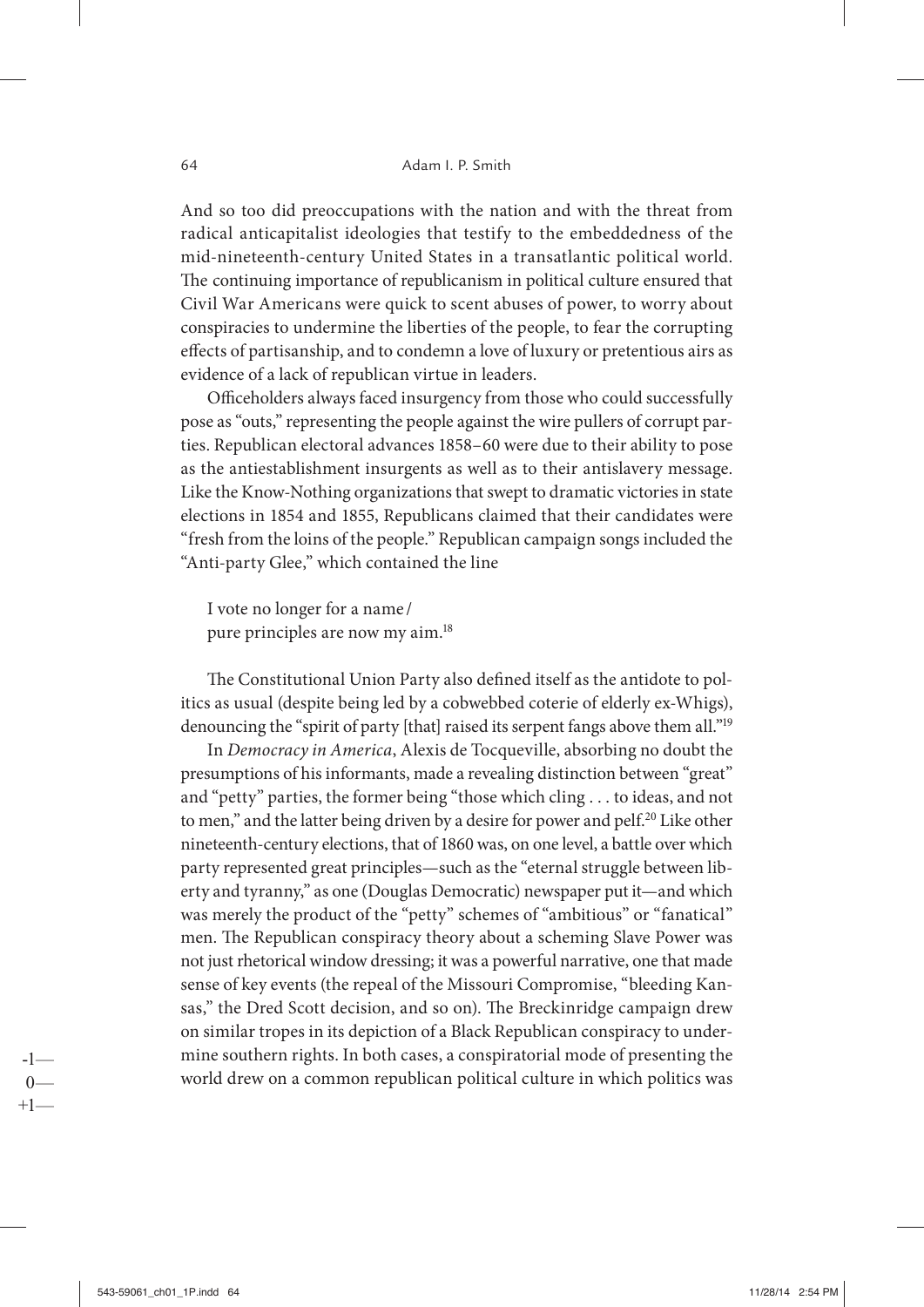about binary choices, pluralism was poorly developed as a concept, and liberty always had to be protected from those with power.

This was also the political cultural context in which anxiety about corruption was framed. A report by the Republican congressman John Covode on the corruption of the Buchanan administration was a widely circulated campaign document.21 Corruption of the venal kind was bad enough, but in a republican political culture the pilfering by officeholders and the disreputable reputation of parties and wire pullers threatened to undermine the Republic by draining it of virtue and honesty. In the Republican Party imagination, corruption scandals were symptomatic of the existential threat posed by the Slave Power. There were two irrepressible conflicts, explained *New York Tribune* editor Horace Greeley during the campaign, one pitting freedom against "aggressive, all- grasping Slavery propagandism," and the second, "not less vital," between "frugal government and honest administration" on the one hand and "wholesale executive corruption, and speculative jobbery" on the other.<sup>22</sup>

## **Electoral Behavior**

In this, as in every election in the middle decades of the nineteenth century, neither the appearance of new party labels nor the salience of new issues could obscure an underlying continuity in voting patterns. The Republican vote was strongest where Whigs and antislavery parties before them had always done well. It was regionally concentrated in New England (where Lincoln won every single county) and those parts of the North most influenced by evangelicalism and Yankee settlement: upstate New York and parts of Ohio, Michigan, Wisconsin and Iowa, plus northern counties of Illinois and Indiana. In 1860 Republicans did especially well in comparison with their predecessor parties in Illinois and Pennsylvania, states that had once been dominated by the Democracy. But the Democrats remained strong among their traditional supporters— Irish immigrants and working- class urbanites (the only major city Lincoln won was Chicago), and non-Yankee-influenced rural voters in the Midwest.

In the South, John Bell won in traditional areas of Whig strength—in his home state of Tennessee, plus Virginia and Kentucky. He also came in a close second in Georgia and North Carolina. Confirming his Whiggish appeal, some people supported Bell in the explicit hope that they might be able to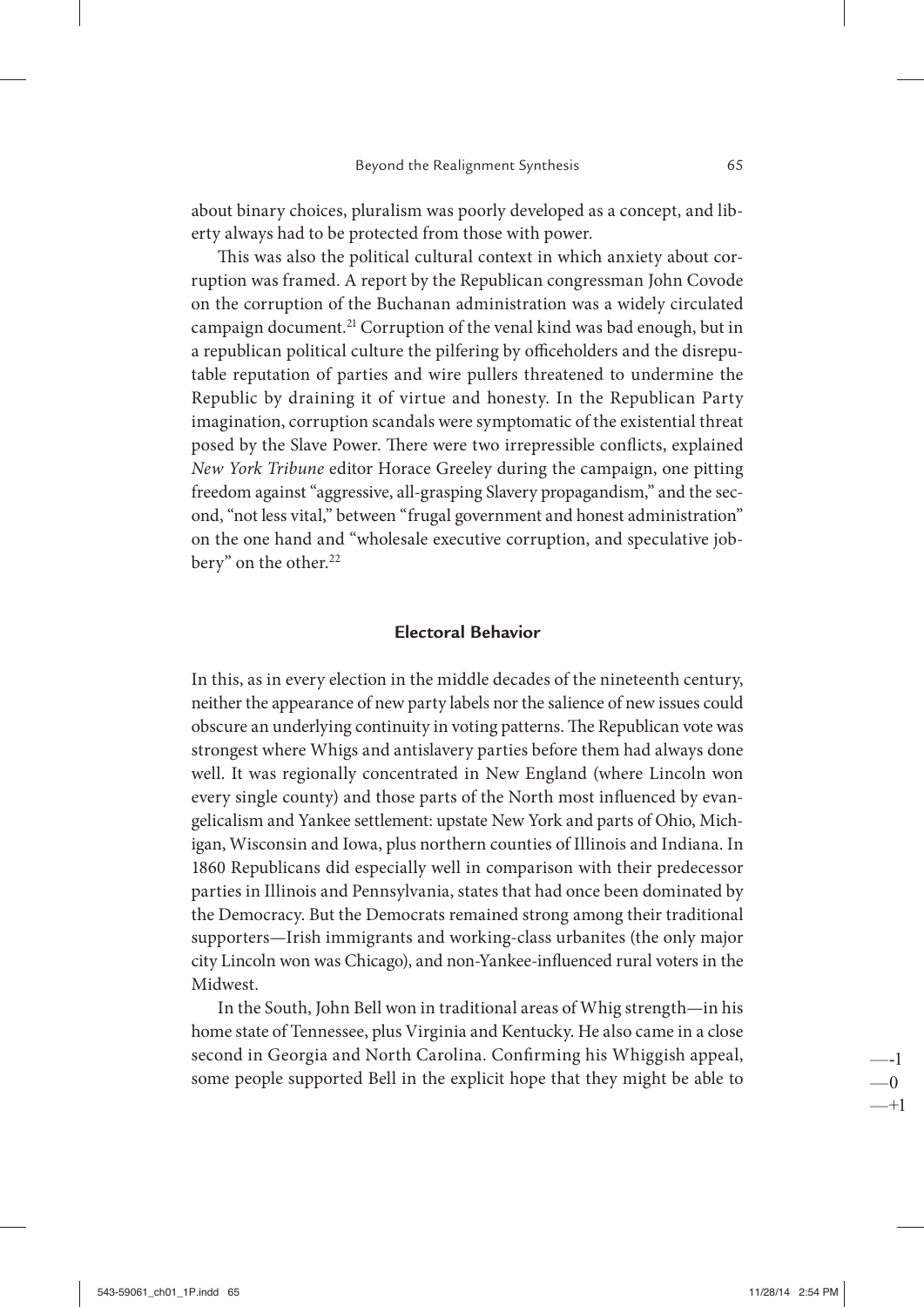create, as one Virginia Whig put it, a new, national "conservative Union party, somewhat resembling the old Whig party."23 But this was, in the end, a purely regional, Upper South project. In the free states, the Constitutional Unionists failed, on the whole, to attract the support of former Whig and Know-Nothing voters; only in Massachusetts and the Pacific West did the old Whig vote gravitate to John Bell rather than Lincoln.24

Although in very broad terms, election results reflected historic cultural and socioeconomic political identities, these underlying patterns did not determine election outcomes, which were often shaped by relatively small margins. Politicians did not take the electorate for granted. On the contrary, they behaved as if defending and attacking the record of incumbents would swing votes. And corruption scandals, the fallout of the Panic of 1857, and the general sense that the nation was on the brink of disunion undermined the incumbents, the Democratic Party that had dominated national politics for thirty years. Despite his reputation, James Buchanan was not a vacillating and feeble president, but, on the contrary, ideologically driven and activist.<sup>25</sup> His most disastrous move was trying to drive the proslavery Lecompton Constitution for Kansas through Congress, at the cost of splitting his party, because he was convinced that only by acceding to southern demands could the controversy over slavery in the territories be "solved." The Democratic Party may well have split anyway, since, as numerous historians have shown, there was a powerful southern lobby that deliberately maneuvered to this end. Even moderate southern Democrats were determined to settle for nothing less than a federal slave code that was anathema to, and would have been electoral suicide for, the northern wing of the party. Nevertheless, at every stage of his administration, Buchanan took decisions that exacerbated the problem. And his loyalty to southerners in his cabinet meant that he overlooked the egregious corruption of men like Secretary of War John B. Floyd.

In the light of all this, many observers understandably saw the election as more a rejection of Buchanan and what he had come to represent than an endorsement of the Republicans. The *New York World*, which was not yet a Democratic organ, claimed in October 1860 that most Republican voters did not care "a broken tobacco-pipe for the negro question." The cause of Lincoln's likely victory, the newspaper suggested, was the popular belief that "the democratic party has been so long in power that it has become corrupt; that it understands too well the crooked arts by which partisan pockets are lined at the public expense; and that it is safer to try an experiment with new men and a young party, than to continue a set of old party hacks at the public crib."26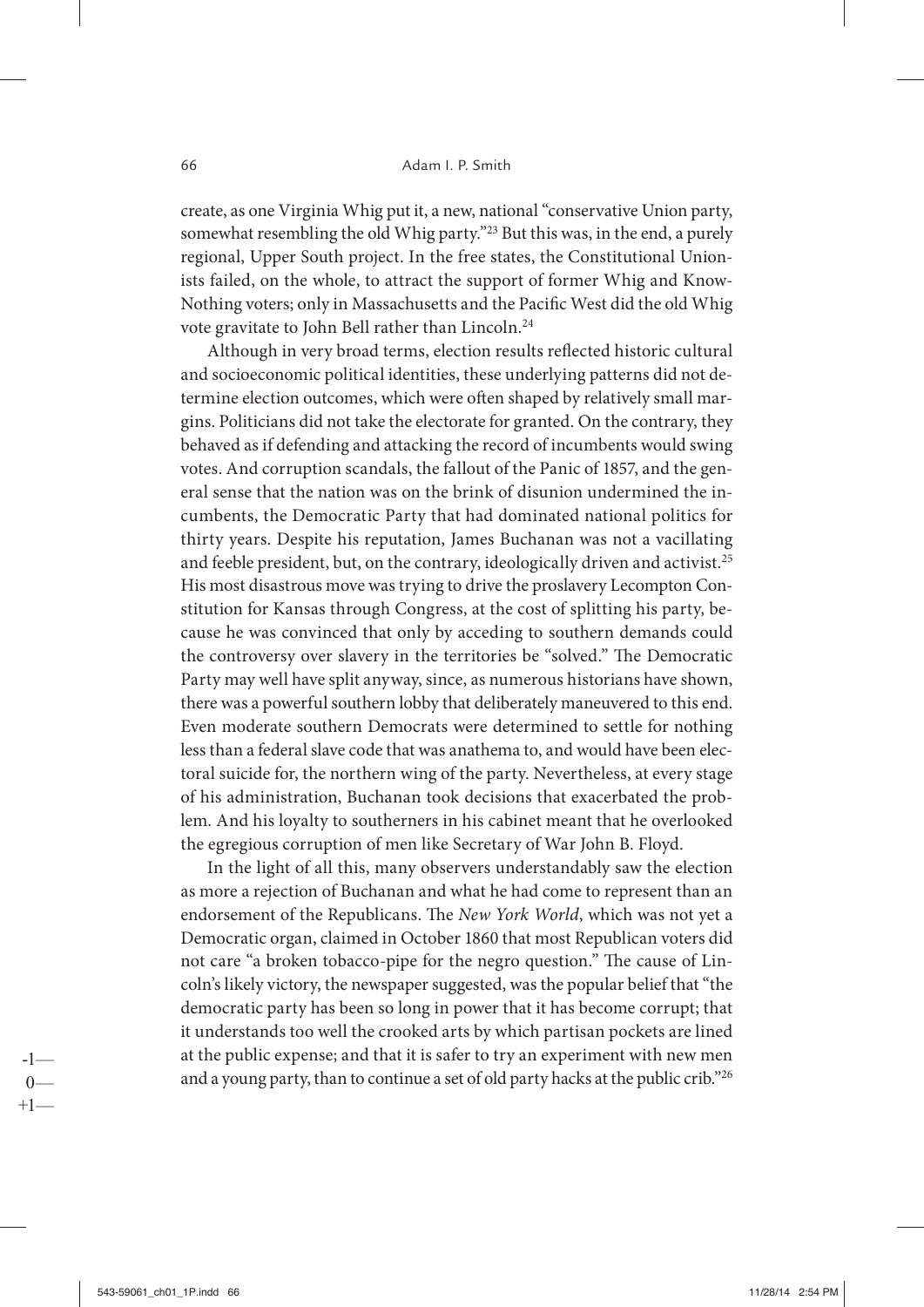Chairman of the Democratic National Committee August Belmont agreed. "The country at large had become disgusted with the misrule of Mr. Buchanan, and the corruption which disgraced his Administration," he wrote. "The Democratic party was made answerable for his misdeeds, and a change was ardently desired by thousands of conservative men out of politics."<sup>27</sup> The "great idea" settled by this election, declared the Philadelphia *North American*, was "the overthrow of corruption." It made no mention of slavery extension.28

## **Campaign Strategies**

Politicians' responsiveness to voters intensified sectional polarization by curtailing candidates' room for maneuver within each section. Since each party system is imagined to be oriented around a different set of issues, proponents of the realignment synthesis stressed the "positional" (that is, distinctive, new) issues of insurgent parties. However, my reading of the evidence is that socalled valence issues (that is, points on which the parties agree but compete to present themselves as best placed to deliver) were generally more important drivers of political debate in this period.<sup>29</sup> In 1860 the ideological divide (in Burnham's sense of "highly salient issue- clusters") *within* each section was *narrower than* in previous elections. On important matters of policy, Republican and Democrats were not so far apart. Douglas did not just endorse a Homestead Act, a Pacific railroad, and federal support for internal improvements, all policies that were championed by the Republicans; he claimed, not entirely implausibly, to have invented them all (although, to be fair, large sections of his party remained wary of all three).<sup>30</sup>

Both parties claimed to be the defenders of free white labor. Democrats were much more overt in their use of racism to warn of competition from freed slaves. But Republicans in Indiana and Illinois, where this was a major campaign issue, used similar arguments to make the case against slavery extension, albeit usually without the crude racism of the Democrats. Republicans attacked Democrats for favoring Cuban annexation on the grounds that it would lead to racial amalgamation. One such article, in the *Illinois State Journal*, may, according to Lincoln biographer Michael Burlingame, have been penned by the candidate himself.31 As the Republican *New York Times* asked rhetorically, "How is the doctrine of negro equality to be 'forced upon the South' by the Republicans, when they scout and scorn it for the free negroes of the North?" Republicans do not "have any more love of the negro— any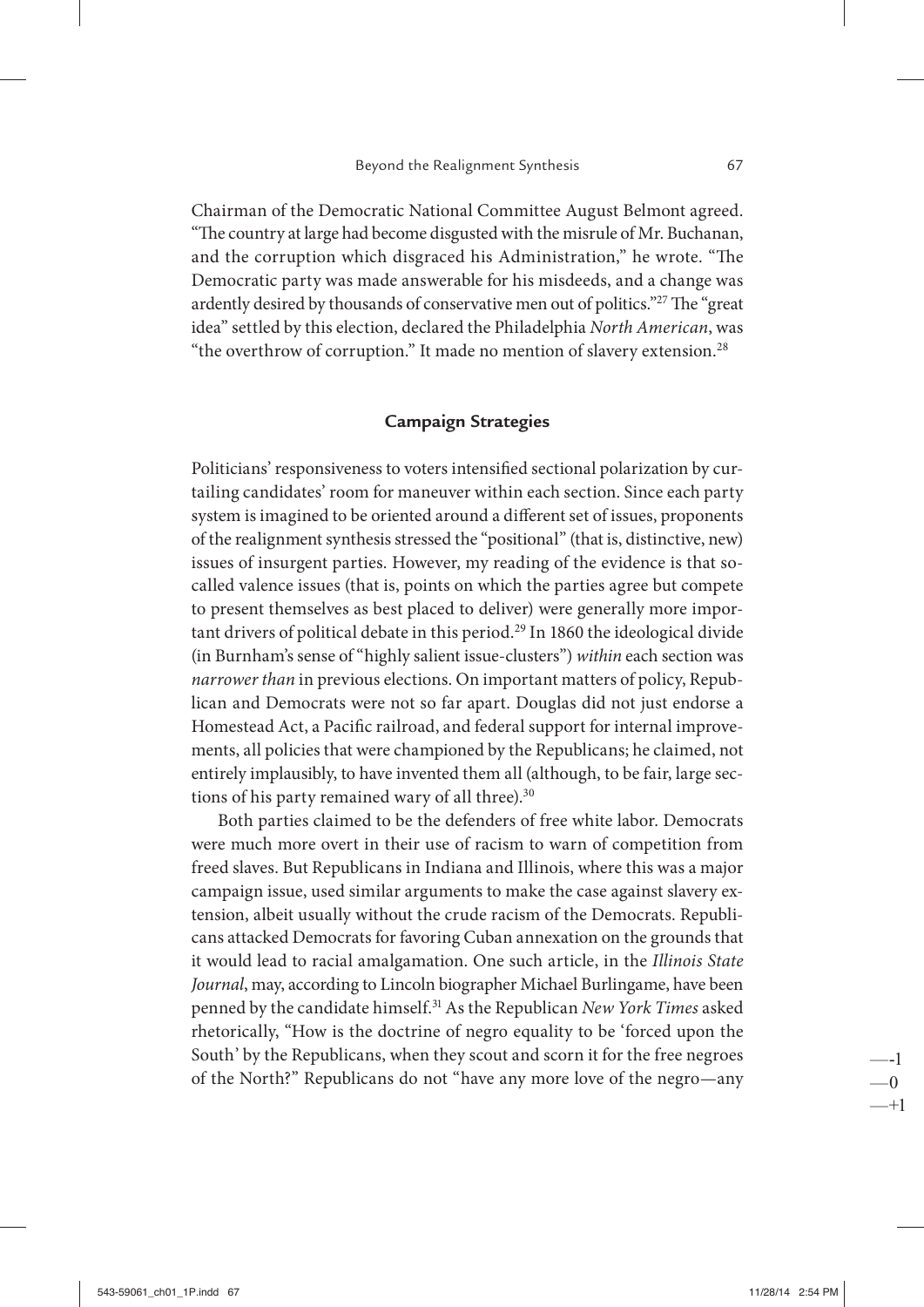greater disposition to make sacrifices for his sake, or to waive their own rights and interests for the promotion of his welfare, than the rest of mankind, North and South."<sup>32</sup> Meanwhile, northern Democrats indignantly warned that if the consequence of southerners' "bolting" was Lincoln's election, they should no longer expect any support from northern Democrats in returning "a 'fugitive' which they have not a dollar's interest in." Douglas newspapers used the terms "slaveocracy" and "Slave Power," coinages associated with the Republicans, to describe Breckinridge.<sup>33</sup>

Both parties battled for the mantle of conservatism, with Republicans vigorously countering Democrats' claims to be the true Unionists. Lincoln's hometown Republican newspaper made this its consistent theme. The election, it stressed, was a battle between "conservative Republicanism [and] fireeating, slave-extending Democracy."<sup>34</sup> One of Lincoln's supporters in 1860, a young ex- Whig, Manton Marble, later to become editor of the vocally anti-Lincoln *New York World*, was convinced that support for the Republicans was the only true "conservative" course.<sup>35</sup>

I do not mean to suggest that the differences between the parties were unimportant. Especially in its New England heartland, the Republican Party expressed itself in a political style colored by evangelicalism and a long reform tradition that was at odds with the laissez-faire approach and tolerance of cultural diversity of most Democrats. Almost everywhere the Douglas Democrats proved much more willing to use the nastiest forms of race baiting than did Republicans. And Republicans opposed all slavery extension on principle, whereas northern Democrats made much of their candidate's championing of "popular sovereignty." Yet while these were positions with divergent legislative implications, both were— overtly or implicitly— antagonistic to the Dred Scott decision, and both were expressed in terms of white settlers' opportunity in the West. Largely unnoticed by historians, powerful voices within the Republican Party even tried to neutralize the public appeal of Douglas's policy of congressional noninterference in the territories by denying that it amounted to a significant distinction between the parties. "The great mass of the people in all sections . . . recognize popular sovereignty as a fair, just and safe way of solving a very difficult problem," acknowledged the Republican *New York Times* in July 1860. "The slavery question *will* be settled on this basis, *whichever party may come into power*. This is, under any circumstances, to be the *practical solution of the difficulty*."<sup>36</sup>

The key to the Republican Party's appeal in 1860 was its claim to be the most effective bulwark against an aggressive and destabilizing Slave Power.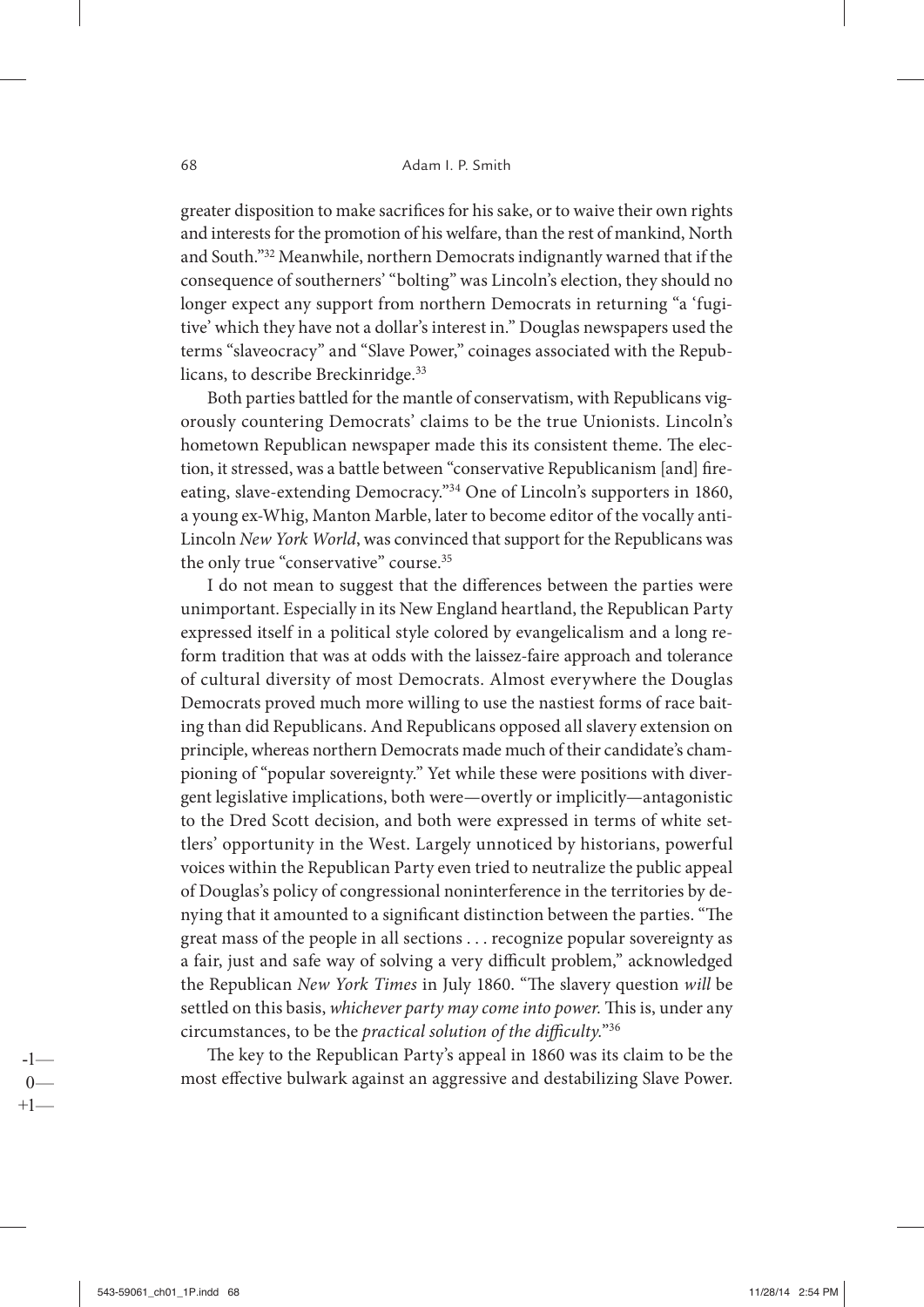Republicans presented themselves as the new broom that would sweep away years, if not decades, of rule in Washington by a corrupted national Democratic Party that was betraying the interests of the ordinary free white men it claimed to represent. The campaign made a conservative pitch to restore ancient liberties. There was a relentless focus in campaign speeches on the threat of the slave trade being reopened (this was mentioned by Lincoln in most of his 1859 speeches) and on Breckinridge's policy, backed by President Buchanan, of introducing a congressional slave code for the territories.<sup>37</sup> During the campaign, Lincoln newspapers reported random lynchings of northerners in the South, stories that fed their narrative about the barbarism of the Slave Power.<sup>38</sup>

Democrats had presented themselves as the embodiment of the common man for thirty years or more, but in 1860 Republicans worked hard to coopt this Jacksonian language for themselves. Republican clubs held meetings to celebrate Jefferson's birthday, and Lincoln was hailed as a "Jeffersonian Republican" in campaign literature.<sup>39</sup> Republican campaigners argued that the "so-called Democratic party" was "false to its name" and was now the "aristocratic" party, its support for slavery extension being in effect support for land monopoly by slaveowners, securing "power to the few." Jefferson and Jackson were retrospectively enlisted as Republican spokesmen, since they had wanted to "give and preserve power to the people to enable them to become proprietors and secure them in their homes."40 The candidate's carefully projected image as a "Rail Splitter" and as "Honest Abe," as an "obscure child of labor" who was "an apt illustration of our free institutions," was a core component in the project of presenting Republicanism as on the side of the workingman.<sup>41</sup>

The Douglas Democrats were left with a problem of differentiation. They too had the appeal of a popular candidate who had made his own way in the West. And they were the original party of the common man. Furthermore, Douglas's campaign was at least as enthusiastic as Lincoln's in trying to profit from the anti-incumbent mood of the electorate through excoriating and often very personal attacks on Buchanan's administration. Douglas's political feud with the president allowed his campaign to try to outbid Lincoln as the candidate of change. In 1860, Douglas Democrats, freed of their southern wing, ran against the Slave Power too—a high proportion of Democrats' campaign speeches framed the issue as a battle between the Union- saving Douglas and southern disunionists. Historians have sometimes assumed that "popular sovereignty" was a rather shallow fig leaf for a policy that benefited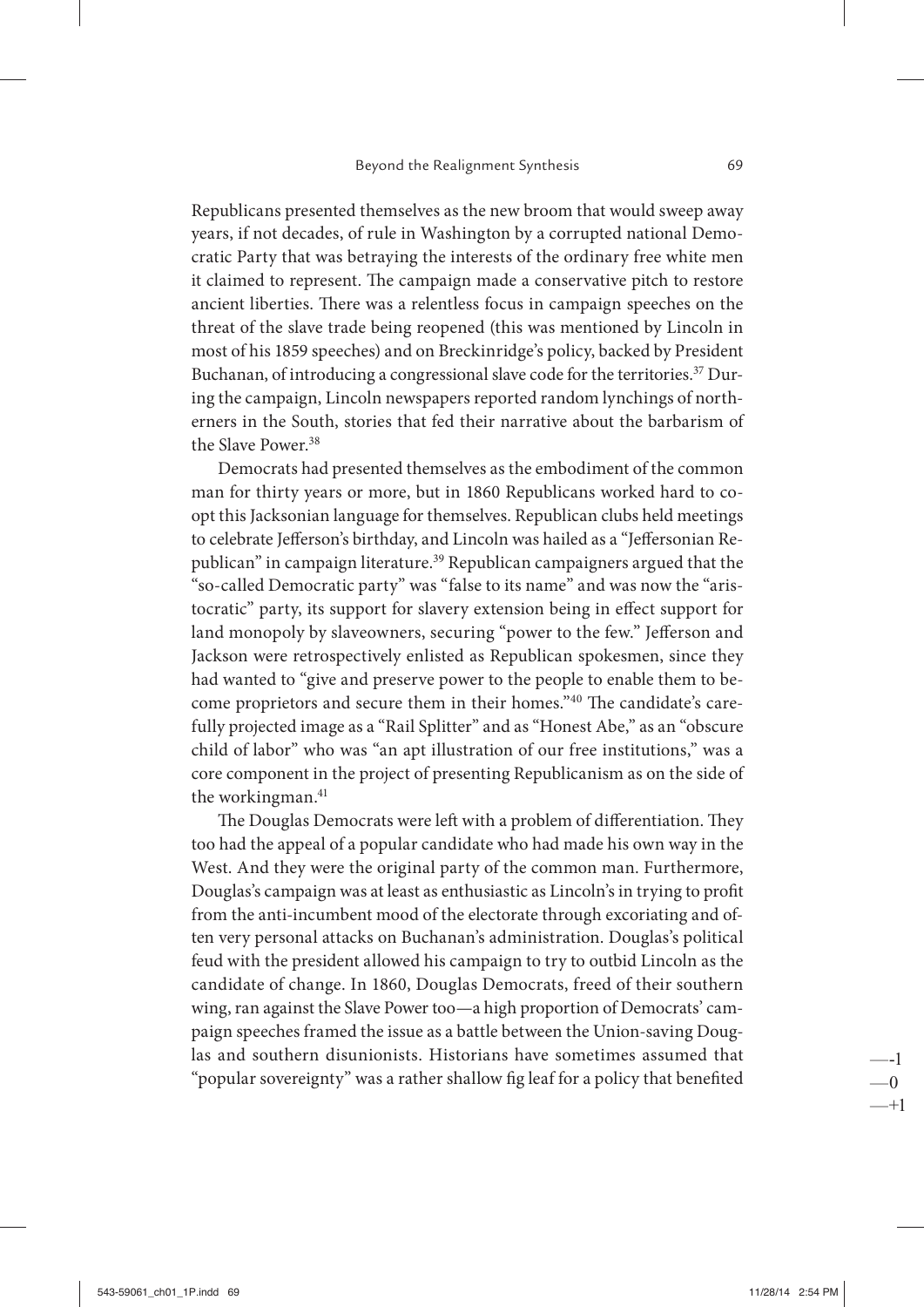the South, but that is to underestimate the passion with which the Douglas campaign advocated it, on moral, economic, and nationalist grounds. So Douglas, like Lincoln, was presented as the defender of northern free labor values, with "popular sovereignty," an idea rooted in the American tradition, as the guarantor of that promise. What Douglas supporters tried to do was to tell a story about their candidate as the only true nationalist, the one man who could save the Union against "fanaticism," northern as well as southern. Douglas alone, the campaign asserted, would not only save the Union (in contrast to the "recklessness" of Lincoln and the "Disunionist bolter" Breckinridge), but would also transform the opportunities available to white northerners.

Back in 1856, the Buchanan campaign had some success in painting the Republicans as dangerous radicals, and Douglas tried the same approach in 1860. But circumstances had changed, the stakes now seemed higher, and the Republicans' warnings about southern aggression seemed, in the previous four years, to have been vindicated. Douglas supporters, meanwhile, tried to use Brown's raid as evidence of Republican extremism, but the charges did not stick, even with natural conservatives like Manton Marble. All the Harpers Ferry drama did, in the end, was to make it more difficult for Douglas to deny the severity of the sectional crisis. The case for the Republicans in 1860 was that if, as a northerner, one wanted to defend free institutions, why vote for Douglas, who was compromised by his association with the national Democratic Party and who probably could not win anyway, when one could vote for Lincoln, whose anti– Slave Power credentials ran much deeper?

In the slave states, Bell and Breckinridge supporters each presented their candidate as the one most likely to defend southern rights, albeit through different mechanisms. Bell's story was that he was a wise statesman in the tradition of Henry Clay. Breckinridge's was that he offered a specific and supposedly final plan to secure southern rights within the Union. A federal slave code would provide legislative backup to the Dred Scott decision; promises of Caribbean expansion offered a way of building the collective strength of the slave states within the Union. Explicit in this story was the idea that if the North rejected these demands, and Lincoln or Douglas became president, the South would have been finally vindicated in its assumption that Yankees were no longer prepared to respect their equal rights (by which they meant respect for slaves as legitimate property).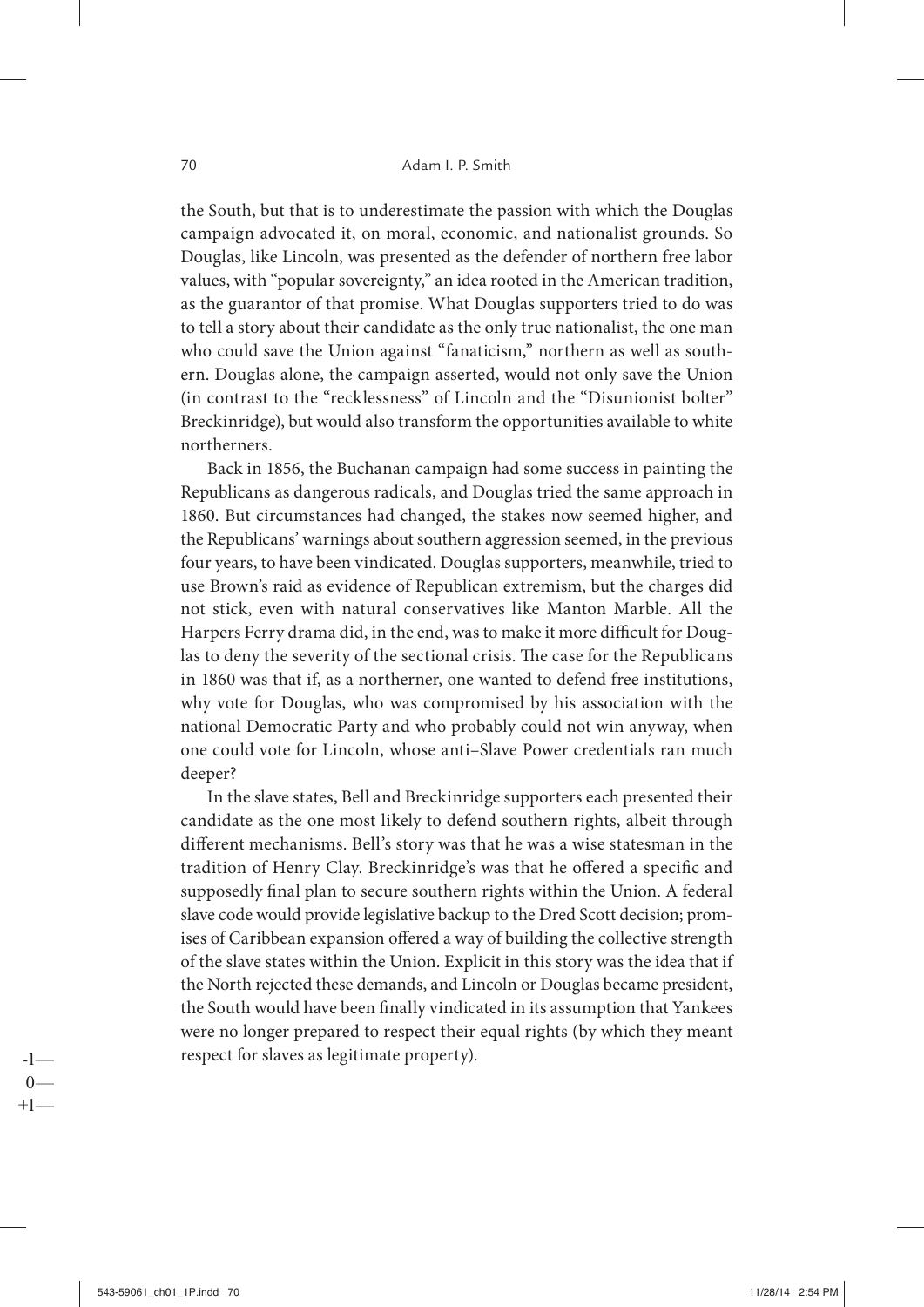These campaign strategies were, in essence, aimed at creating "narratives" that connected an image of the candidate to a story about what was wrong, who the enemy was, and how it could be put right. The task of politicianswhether party managers, editors, or other opinion formers such as ministers and popular speakers—was to "make sense" of the world to voters, shaping, but by definition also being shaped by, voters' understanding of who their friends and enemies were and where their interests lay. Politics, especially at election time, was about synthesizing policy, political style, and underlying values into a plausible and compelling story. Whereas ideology is a way of describing longitudinal attitudes, it was the narratives constructed out of ideological components that mattered at election time. Such narratives were more or less compelling depending on context, events, candidates, and the effectiveness of mobilization strategies. Politics, as Robert Kelley once observed, often revolves around the "dramatic imagination" of its protagonists.<sup>42</sup> The drama lay in the acute consciousness of the choice confronting the nation and is often constructed, in a republican frame, around fears of conspiracy and threats to liberty.

All four campaigns told a story about how their man was best placed to maintain *order* and *stability*, how their man, and theirs alone, was the true protector of the legacy of the *Revolution*, the defender of *freedom*. Obviously the crisis over slavery, the threat of the Slave Power (to northerners), or of abolition (to southerners) was the immediate reference point. But the partisan political narratives in 1860 were given layers of additional meaning in the light of the fallout of the 1848 revolutions in Europe. When politicians talked about nation, revolution, freedom, power, government, the people, or order they were using terms reshaped over a dozen years by fears, and hopes, of social transformation and national transfiguration. So, for example, the prospect of disunion was equated in the northern imagination with civil disorder, anarchy, and violence, while antislavery politics was associated by its opponents with dangerous ideas about the confiscation and redistribution of property. When the Democratic *New York Herald* attacked Lincoln as an "abolitionist of the reddest dye," the implicit reference to revolutionary socialism was not accidental.<sup>43</sup>

The value to the historian of identifying the competing political narratives at play in an election is that it focuses attention on the practical process of political persuasion. It draws attention to how ideas, or abstract ideologies, were framed and expressed, and how perceptions of events were processed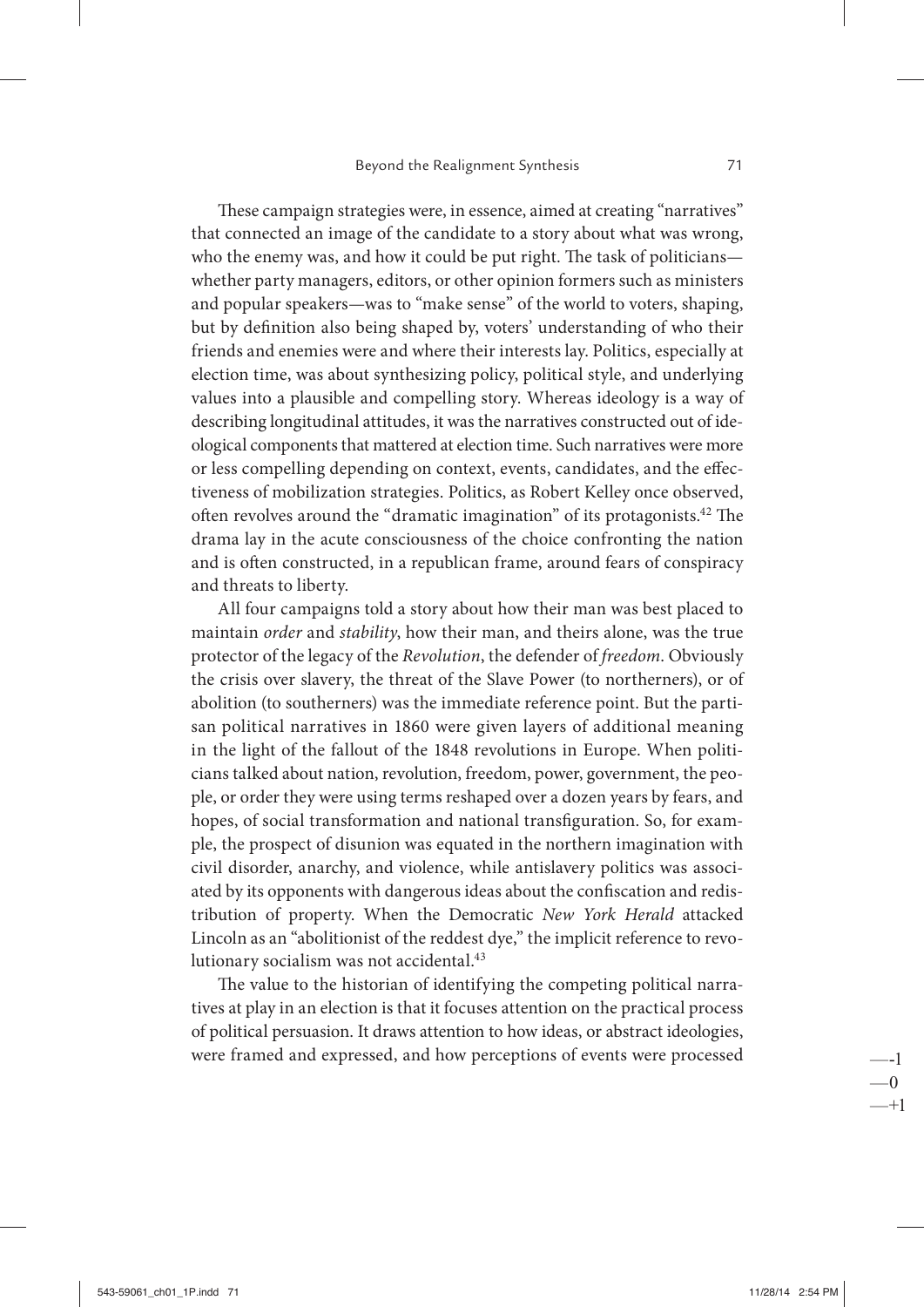and manipulated. It cannot "explain" the election result in the sense of making alternative outcomes impossible to conceive, but it can identify the underlying assumptions that constitute the sources of political authority, and therefore how changes to them have implications for political development.

# **Conclusion**

The 1860 election precipitated a highly consequential shift in party control with clear implications for public policy in some key areas such as banking, currency, tariffs, and, ultimately, federal-state relations. In rough correlation with Arthur M. Schlesinger, Jr.'s cyclical theory of American politics, the "outs" became the "ins."44 Lincoln's victory, together with the withdrawal of southern congressmen as their states seceded, marked the ascendancy of a new group of men in Washington and the effective end of thirty years in which a distinctive Jacksonian variant of transatlantic liberalism had been the default setting in American politics. Since the Democratic ascendancy of the antebellum years had also been, to a greater or lesser extent, a southern ascendancy at the federal level, the shift in party control was more properly understood as a fundamental shift in the sectional balance of power.

But the relationship between this coming Republican ascendancy and the election was complex. The South, as it turned out, was excluded from national power because of secession and war rather than as a direct result of the rise in the Republican vote in Pennsylvania and the Midwest. And although around 7 percent of the whole electorate shifted toward Lincoln in 1860, the party's hold on these conservative voters was conditional. Apart from in Pennsylvania (where Buchanan's 1856 victory was the last in the state by a Democrat until 1936), Republican gains in 1860 were not wholly secure in the medium term, with Democrats making big gains in the 1862 midterm elections and beyond (although Lincoln held them all in the exceptional circumstances of the 1864 presidential election). In 1860 the Republican Party was still a very loose coalition of state machines, not all sharing the same name, let alone political priorities.<sup>45</sup> Even in victory, there were constant expectations that the party would cease to exist in its current form and under its current name. In 1864 Lincoln ran for reelection not as a Republican but as a National Unionist, which reflected, in part, recognition of the continuing toxicity of the Republican brand in large swaths of the country outside New England.<sup>46</sup> Just as the War of 1812 had—in popular memory—led to an "era of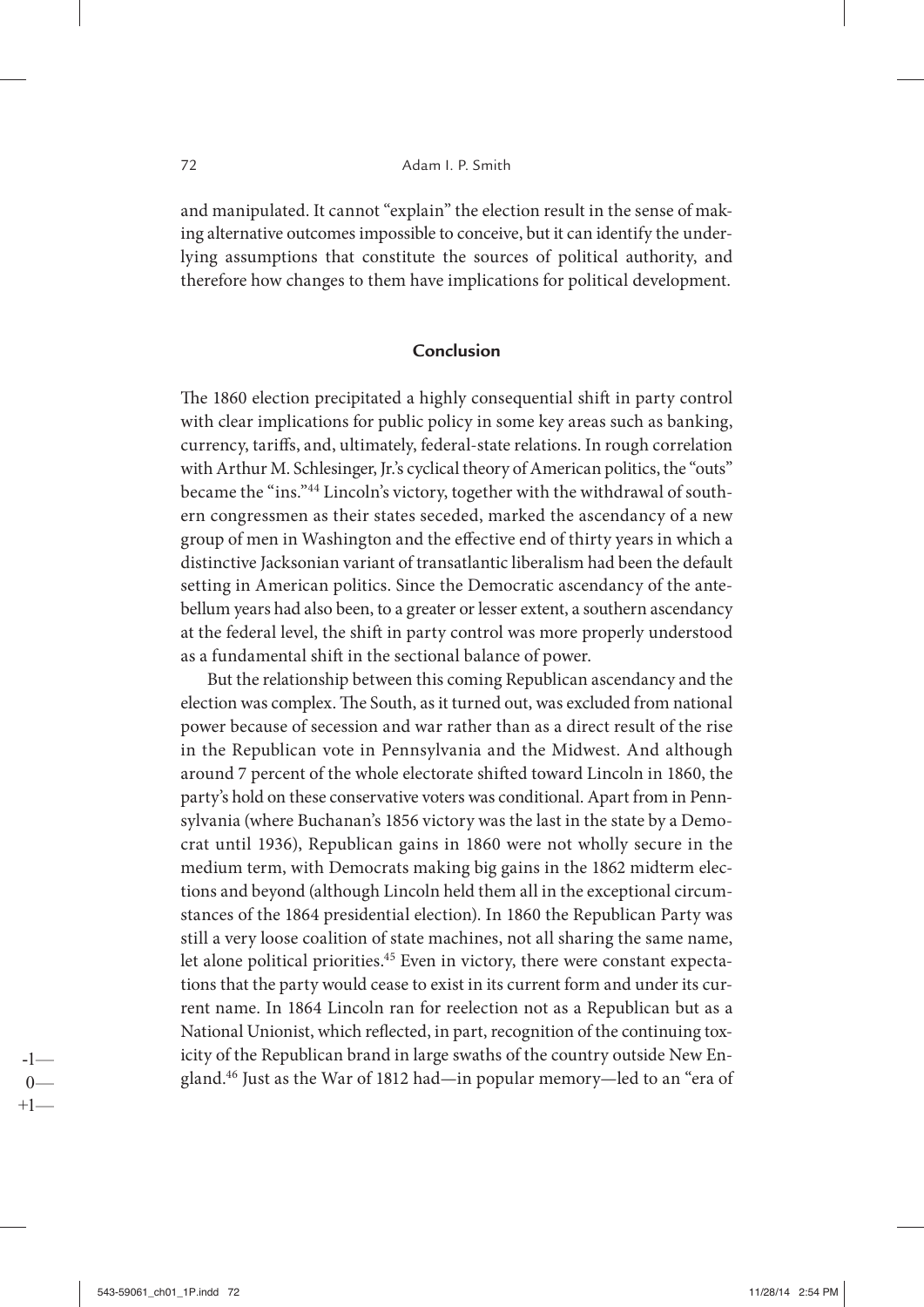good feeling," the Civil War, argued *Harper's Weekly* in 1865, had taught Americans a valuable lesson: "Old party lines do not separate us. We are at the end of parties."<sup>47</sup> William H. Seward spoke enthusiastically of a "great coming together" of the parties once the divisive issue of slavery was dispensed with by the Thirteenth Amendment.<sup>48</sup> Expectations of continuing realignment, in other words, continued long after the late 1850s.

The Republican Party that was ascendant in the late nineteenth century was "made" during Reconstruction, building retrospectively on its war time accomplishments to create a narrative about the "Grand Old Party" as the defender of the Union. A series of contingencies such as the assassination (and near sanctification) of Lincoln, the battle with President Andrew Johnson over early Reconstruction legislation, and the Panic of 1873 all helped to forge the institutional identity and characteristics of the party. It is difficult, if not impossible, as historians to deny ourselves the luxury of hindsight. But in order to understand a political event like this election on its own terms we need to try and isolate what happened in November 1860 from how subsequent events and subsequent political narratives retrospectively colored it.

Realignment theory presented the 1860 election as the moment when the party system readjusted to the underlying social reality. I have presented an alternative formulation: like other elections in this period, although with greater consequences in terms of war and a shift in party control, the 1860 election was a contest among parties to offer the most compelling narratives about how to save the Republic to voters whose political values had underlying consistency but whose partisan loyalties were more fluid. For a series of contingent reasons (to do with short- term party strategy and the impact of events like John Brown's raid), the parties that gained support (the Republicans in the North and the Breckinridge Democrats in the South) were those that most effectively dramatized the national crisis and offered the clearest solution to it.

Given the underlying political culture, campaign strategies that relied on fears of corruption and conspiracy were especially effective. As many historians have demonstrated, northerners did not vote for an antislavery party because they had all become abolitionists; they voted for the party that had the clearest solution to the threat posed by the Slave Power. The Douglas Democrats tried to offer their own solution to the national crisis by using Republican language about the Slave Power to show they knew who the real enemy was, and by presenting popular sovereignty as the most effective solution to the crisis. But they were also drawing, as were the Constitutional Unionists,